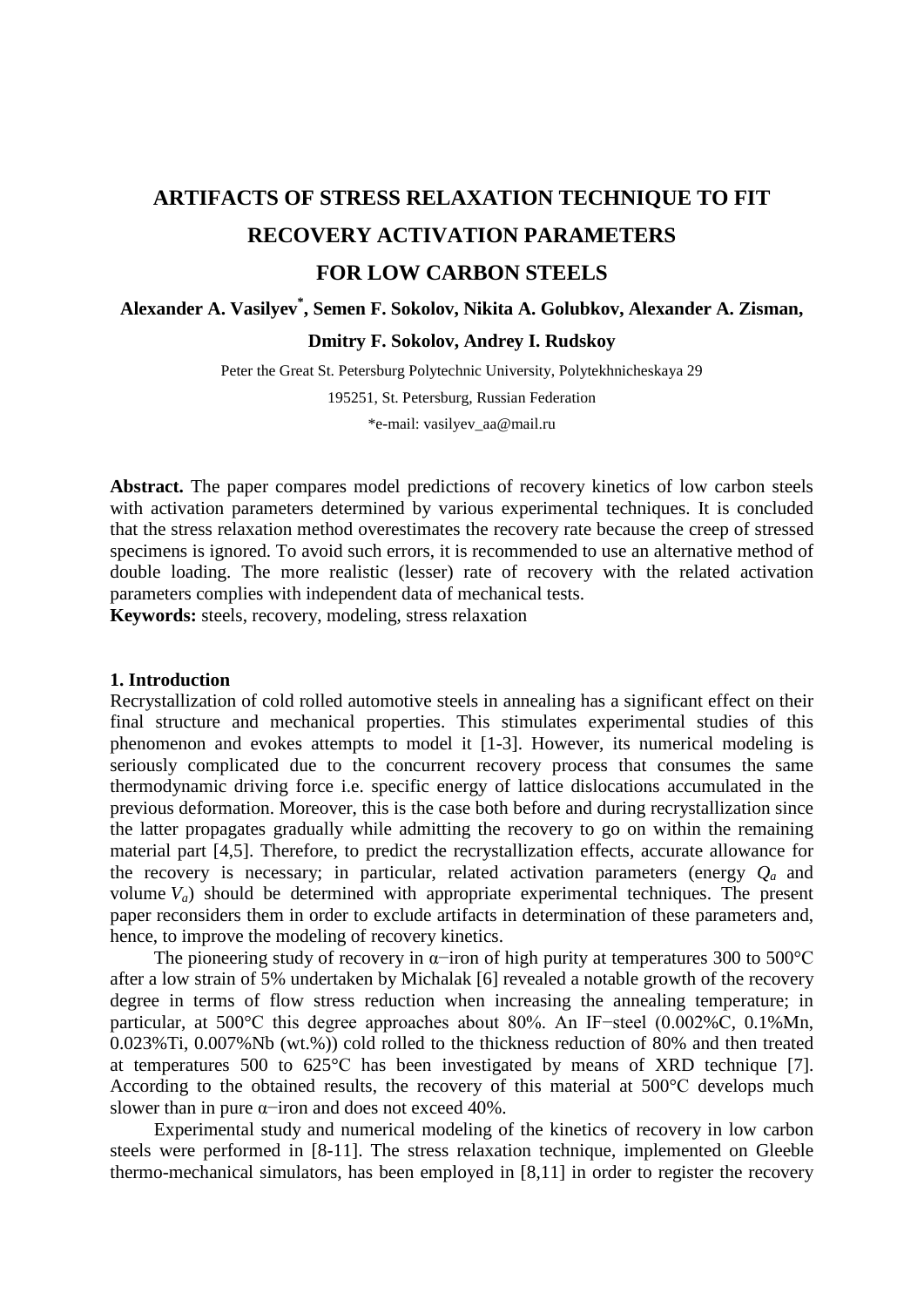kinetics. To this end, after the given compression deformation at some selected temperature, the specimen length is fixed whereas the gradually diminishing external stress displays the apparent softening presumably related to relaxation phenomena in the material. According to [8] the recovery degree of investigated steel (0.19%С, 0.445%Si, 1.46%Mn, 0.03%Al) after the strain of 15% exceeds 70% at 500°С and reaches about 90% at 550 to 600°С. However, the so strong softening of steel, different from pure iron, does not seem realistic and necessities consideration of possible experimental artifacts. In particular, the permanently applied compressive stress could result in some non-stationary creep so that an apparent softening is partly due to the weakening of specimen constraint rather than an internal recovery process. The same remark is also relevant to findings of work [11] where the stress relaxation in steel (0.05%С, 1.5%Al, 1.0%Mn, 0.4%Si) at 700 and 750°С approached 80% regardless of previous true strains (0.12 and 0.60).

To simulate quantitatively the recovery kinetics in annealing of the considered steels, the authors of [8,10,11] made use of the model [12] by Verdier, Brechet and Guyot (VBG), which employs two experimentally fitted parameters related to the underlying rearrangement of dislocations that results in reduction of their density. One of them is the recovery activation energy  $Q_a$  and another is the activation volume  $V_a$  suggested to be proportional to the average length of movable dislocation segments and the cross section area of dislocation core [5,13]. It is worth noting that the VBG model with  $Q_a$  and  $V_a$  fitted to different experimental data [8,10,11] predicts rather various recovery kinetics hardly consistent with each other and, hence, complicates selection of the most adequate and practicable model. In other words, the employed experimental methods do not ensure appropriately accurate determination of *Qa* and  $V_a$ .

The present paper is aimed to determine the recovery activation parameters in a way free of experimental artifacts in order to provide reliable numerical modeling of the recovery in annealed automotive steels.

### **2. Investigated steels**

In this work the recovery kinetics is investigated with the stress relaxation technique and with the so called double loading technique. In the latter, after the first deformation the specimen is unloaded, undergoes recovery for a stated time lapse and then is deformed again so that comparison of the two loading diagrams enables evaluation of softening degree. Experiments by both methods are implemented on  $\emptyset$ 10×15 mm specimens subject to the compressive stress in the unit HydraWedge of thermo-mechanical simulator Gleeble 3800. Under consideration are IF−steel (0.004%C, 0.14%Mn, 0.06%Ti) and 08ps steel (0.06%C, 0.17%Mn). Pieces of these steels taken at an intermediate stage of rolling in order to fabricate specimens for experiments on Gleeble 3800 had rather coarse grained ferrite structures different from those of final products. To improve this, 30 mm thickness of initial plates has been reduced to about 12 mm by hot rolling on a laboratory mill; then the plates have been cooled in air. Resulting average sizes of ferrite grains in IF and 08ps steels are 70 and 30 μm, respectively (Fig. 1).

## **3. Experimental procedures and results**

Before the stress relaxation during an isothermal treatment of specimens with a fixed total deformation, they been heated with the rate  $10^{\circ}$ C/s to the stated temperature (250 to 600 $^{\circ}$ C) and then compressed with the rate of  $1 \text{ s}^{-1}$  to the true strain of about 0.6. The obtained results (Fig. 2) evidence that in both steels stress relaxation degree increases with the annealing temperature from 20 to 40% (250°C) to about 80% (600°C). The so high values are close to those determined by the same method in [8,11]. In order to verify whether or not the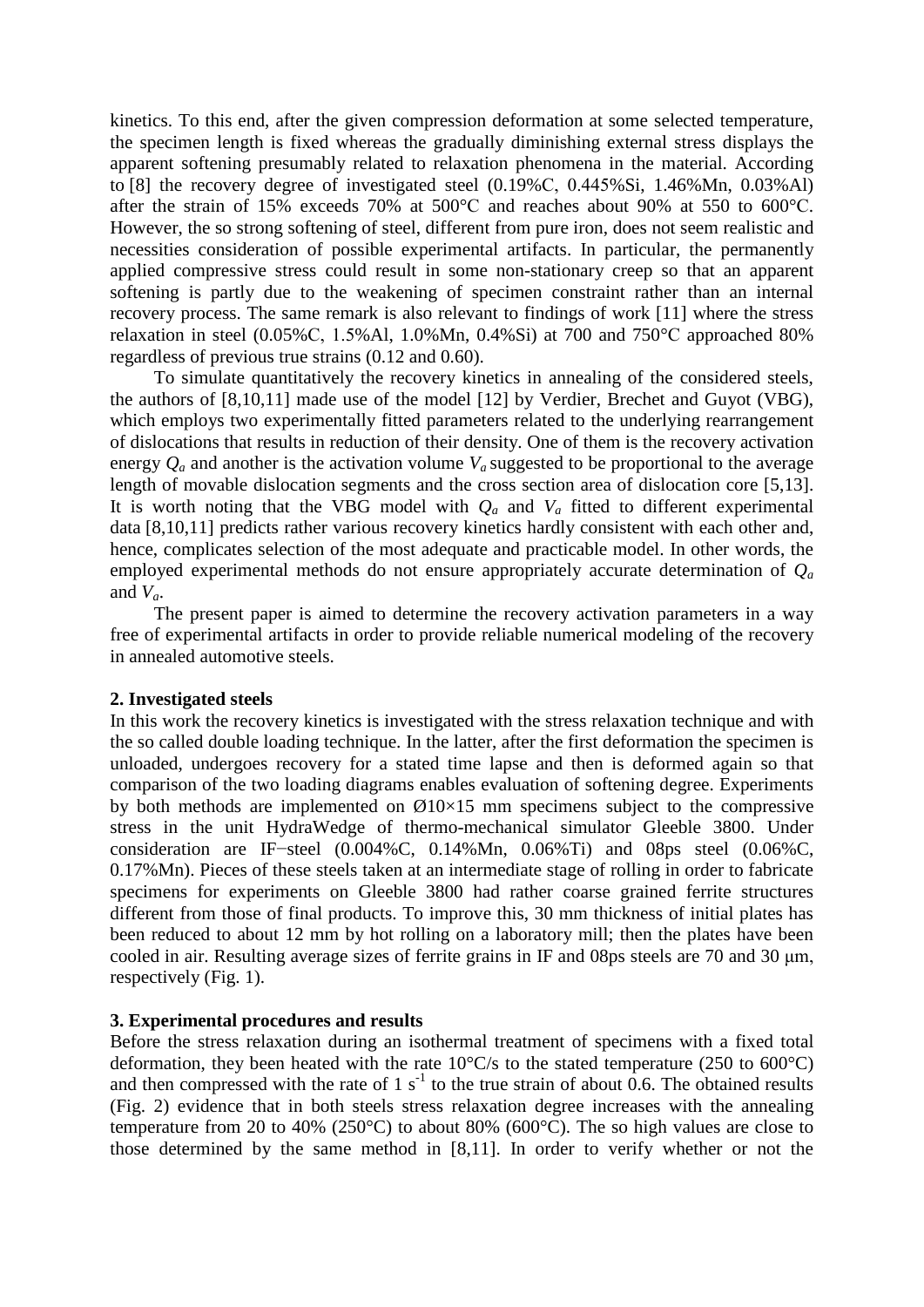employed technique provides a proper evaluation of the material recovery, an alternative "direct" method is then applied to the same steels in the cold rolled state.



**08ps**

**Fig. 1.** Microstructures of the investigated steels after industrial rough rolling (left) and after additional hot rolling in laboratory conditions (right)



**Fig. 2.** Diagrams of stress relaxation of IF (a) and 08ps (b) steels at various temperatures

Standard tensile specimens for mechanical testing at room temperature have been cut from steels IF and 08ps cold rolled to the thickness reduction of 57 and 58%, respectively. Corresponding increments of yield stress for these steels relative to their previous hot rolled states are 330 and 465 MPa. These reference values can be used to normalize absolute magnitudes of softening in annealing at various temperatures in the range 300 to 550°C for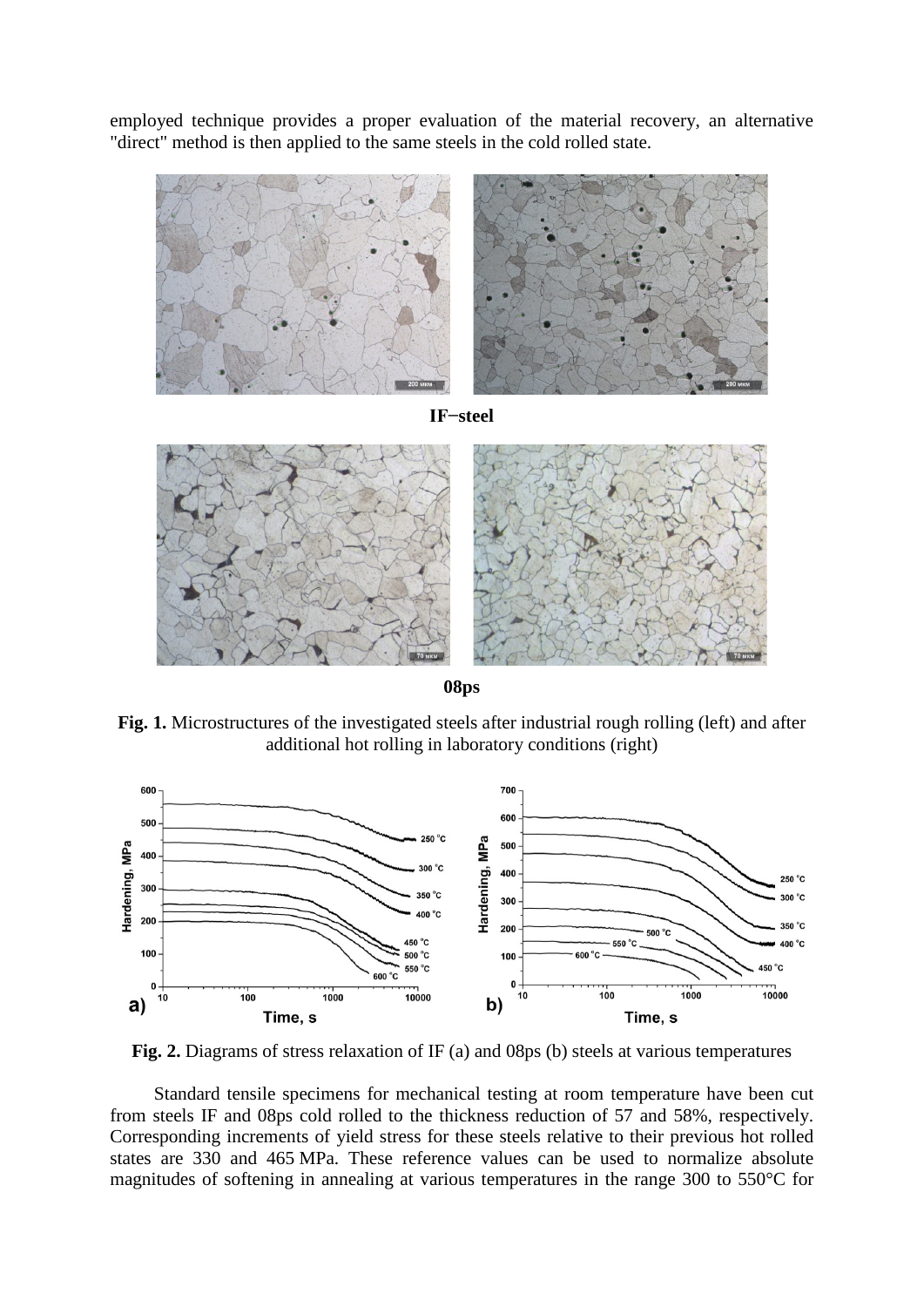six hours and at 550°C for five hours. The annealing treatment has been made in the Nabertherm furnace, and tensile test machine Zwick/Roell Z100 has been used to determine mechanical properties of both the cold rolled and annealed steels. Respective values of relative softening are represented in Fig. 3.



**Fig. 3.** Maximum softening degrees depending on the annealing temperature for cold rolled IF  $(1)$  and 08ps  $(2)$  steels

Note that the applied annealing times notably exceed durations of stress relaxation in Fig. 2 and, accordingly, are sufficient to complete this phenomenon. The plots of Fig. 3 indicate that the softening degree at the maximum temperature 550°C approach only about 30 and 20% for IF and 08ps steels, respectively. Even when roughly extrapolating the plots to 800 °C, these degrees will not exceed 50%. In all, comparison of the considered results to the data of Fig. 2 indicates that the material softening degree evaluated by the stress relaxation method [8,11] is always overestimated. As previously mentioned, this can be due to the specimen creep developing under compressive loads in parallel with the softening as such.

In order to avoid artifacts of the stress relaxation approach to the recovery evaluation while making use of the convenient Gleeble 3800 machine, an alternative double loading method has been applied to the same materials as follows. Specimens are heated with the rate of 10°С/s to the temperature of deformation (400 to 550°C for IF−steel, 400 and 500°C for 8ps steel) compressed with the rate of  $1 \text{ s}^{-1}$  to the true strain of 0.6, unloaded and kept at the same temperature for a stated time interval and then compressed again with the same rate to the true strain of 0.2. To analyze absolute softening due to the recovery for time *t* between two deformations, the current hardening magnitude relative to the first yield stress  $\sigma_{02}^{(1)}$  is calculated as:

$$
\Delta \sigma(t) = \sigma_{0.2}^{(2)}(t) - \sigma_{0.2}^{(1)}.
$$
 (1)

This is plotted in Fig. 4 so that  $\Delta\sigma(0) = \sigma_{\text{max}} - \sigma_{0.2}^{(1)}$ , where  $\sigma_{\text{max}}$  is the flow stress at the end of the first deformation;  $\sigma_{0.2}^{(1)}$  and  $\sigma_{max}$  have been averaged over all tests. According to these data, the maximum relative softening  $\Delta \sigma(t) / \Delta \sigma(0)$  at 500°C remains within 15 and 20% for IF and 8ps steels, respectively, that is significantly lesser than previous estimates with the stress relaxation technique.

It is worth noting in Fig. 4 that the softening of IF−steel is monotonous and mostly expires for 1000 to 2000 s, whereas a stage of softening for about 2000 s in steel 08ps is followed by some hardening during about  $10<sup>4</sup>$  s; then this material slowly softens again. This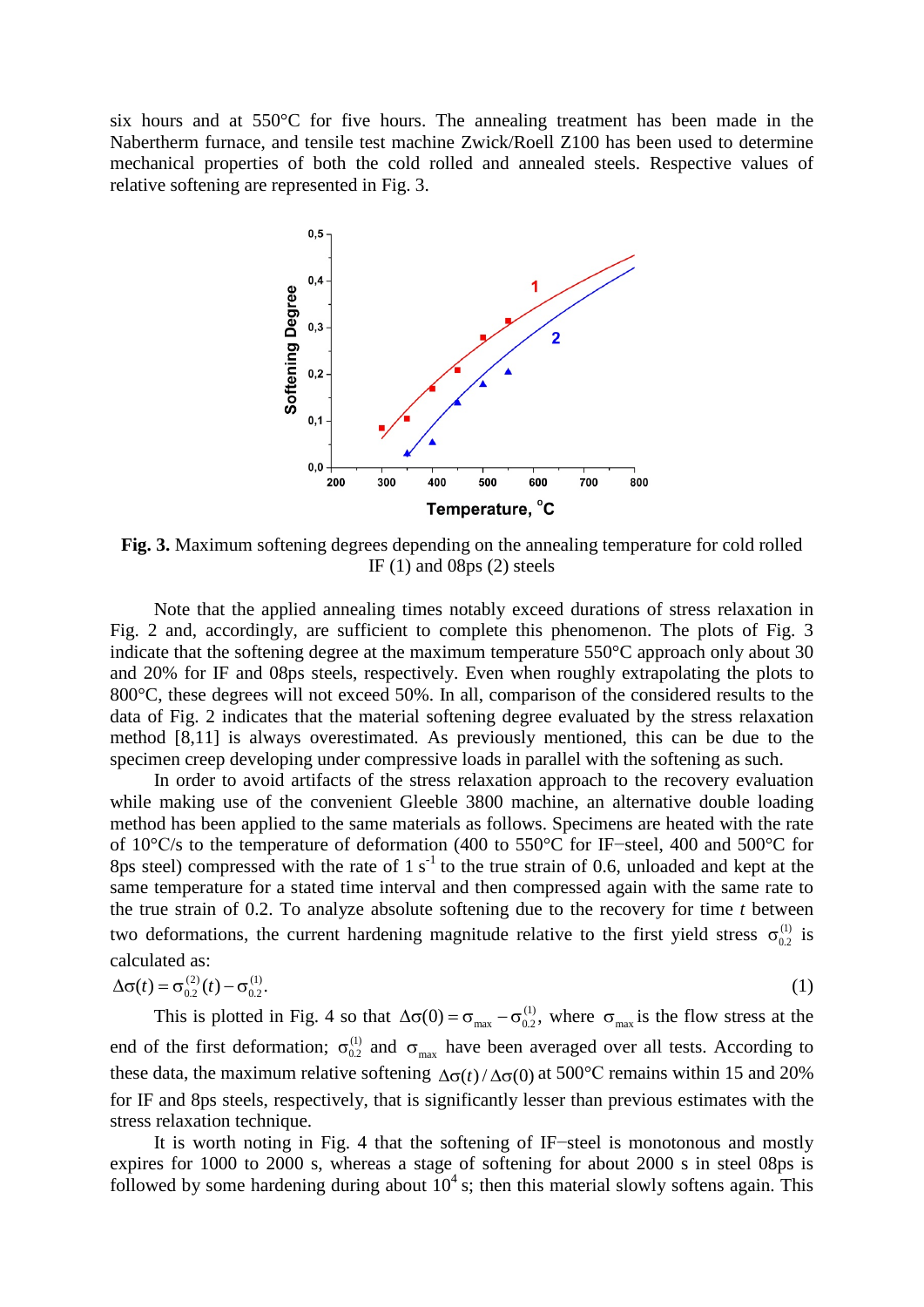behavior of steel 08ps is due to dissolution of cementite situated in perlite colonies and between ferrite grains that is quite possible at temperatures above 400°С. Specifically, free carbon atoms form dislocation atmospheres responsible for the considered hardening, and the following softening is due to the eventual diffusion rearrangement of such atmospheres. Formation of the latter in the annealed steel has been confirmed by presence of yield drops on diagrams of its loading at room temperature.



**Fig. 4.** Reduction of hardening relative to the reference (hot rolled) state when annealing IF (a) and 08ps (b) steels at various temperatures. Continuous dependences are provided by VBG model fitted to respective sets of experimental points

Let us compare in more detail the data on recovery of investigated steels at 500°С (Fig. 4). In steel 08ps, the initial stage of quick recovery is longer and the related recovery degree is higher. Besides, unlike IF−steel where the softening is practically completed at the stress of about 230 MPa, steel 08ps approaches the lower stress of 175 MPa. It is worth noting that such a difference is the case despite the pinning of dislocations by carbon segregations in 08ps. The observed stagnation of recovery in IF−steel at notably higher stresses evidence for presence of rather strong barriers impeding dislocation rearrangements. Presumably, the effect is due to Ti−C complexes (steel contain 0.06% of Ti) which result in high tetragonal distortions of crystal lattice interacting with both the edge and screw dislocations. Unlike the atmosphere pinning that weakens in annealing because of carbon redistribution, the considered effect is insensitive to an isothermal treatment insofar as the considered complexes are thermodynamically stable. Thus, the chemical composition can notably affect the kinetics of steel recovery.

### **3. Modeling results**

In order to evaluate relevance of our findings to the recovery phenomenon, it is expedient to reconsider them in terms of the popular VBG model [12]. The latter employs the following expression for the rate of softening:

$$
\frac{d\Delta\sigma}{dt} = -\frac{64\Delta\sigma^2 v_D}{9M^3\alpha^2 E(T)} \exp\left(-\frac{Q_a}{RT}\right) \sinh\left(\frac{V_a \Delta\sigma}{kT}\right),\tag{2}
$$

including Debye's frequency  $v_D$  ( $\sim 2*10^{12}$  s<sup>-1</sup>), energy  $Q_a$  and volume  $V_a$  of recovery activation, Taylor's factor *M* suggested to be 2.7 for ferrite, dimensionless  $\alpha \approx 0.33$ , absolute gas constant *R*, Boltzmann's constant *k*, absolute temperature *T*, and the Young modulus *E*. Temperature dependence of the latter: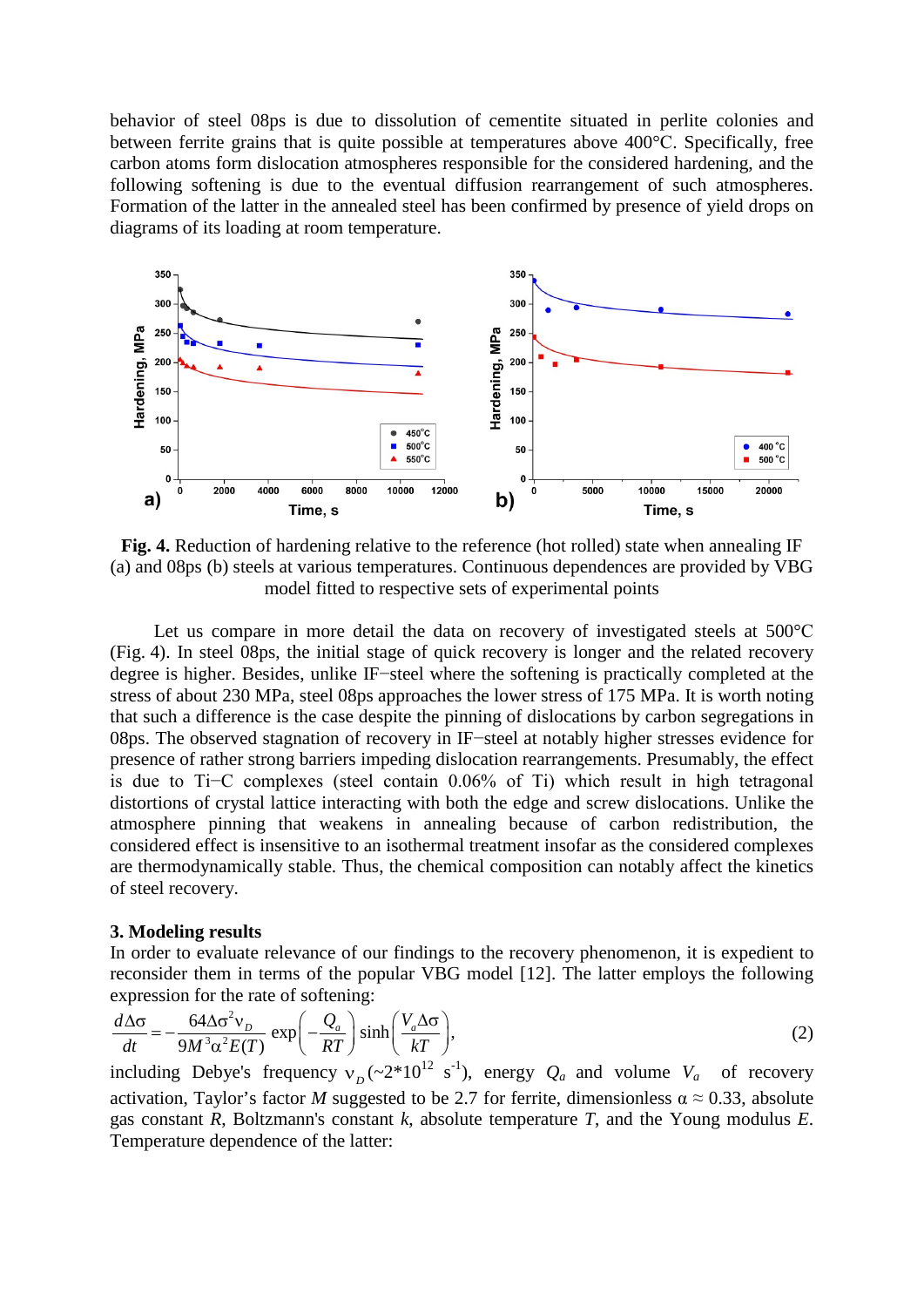188 Alexander A. Vasilyev, Semen F. Sokolov, Nikita A. Golubkov, Alexander A. Zisman, Dmitry F. Sokolov et al.

$$
E(T) = 2.11 \times 10^{11} \left[ 1 - \frac{T - 300}{1989} \right] \text{(MPa)},\tag{3}
$$

is compiled from [14]. The main parameters  $Q_a$  and  $V_a$  of Eq. (2) should be fitted to appropriate experimental data. However their simultaneous fitting, particularly to limited data of real accuracy, often leads to a great variation of related modeling results. To avoid this issue we fix  $Q_a$  by taking for it the activation energy  $E_{SD}$  of self-diffusion in  $\alpha$ -iron. According to [15] this energy is equal to:

$$
E_{SD}(T) = 236.5 + \Delta E_{SD}(T) \text{ (kJ/mol)},\tag{4}
$$

where  $\Delta E_{\rm SD}(T)$  is the temperature dependent contribution of magnetic effects. Experimental data on this contribution, as shown in Fig. 5, can be accurately approximated by Boltzmann's function:  $\Delta E_{SD}(T) = a + b \left( 1 + \exp\left( \frac{(T/T_c - c)}{d} \right) \right)$ , where parameters fitted to experimental data [15] are equal to:  $a = -11.895$  kJ/mol,  $b = 65.984$  kJ/mol,  $c = 0.934$  and  $d = 0.128$ , respectively;  $T_C$  is Curie's temperature.



**Fig. 5.** Dependence of the magnitude contribution of  $\Delta E_{\rm SD}(T)$  on ratio  $T/T_c$  ( $T_c$  is Curie's temperature). The presented experimental data [15] are approximated using Boltzmann's function

Thus  $V_a$  remains the only parameter of Eq. (2) to be fitted to experimental data represented in Fig. 4. We have implemented the fitting to the total data of both steels thus neglecting the rather weak effect of their difference in chemical composition. The resulting value of  $V_a$  is 5.23\*10<sup>-28</sup> m<sup>3</sup>, i.e. 31.7b<sup>3</sup> where b is the Burgers vector magnitude; this result satisfactorily complies with [5,10,12]*.* 

The time dependences of softening, determined when substituting the above-considered parameters in Eq. (2) and shown in Fig. 4 by continuous curves, prove to be satisfactorily close to experimental points. The average relative error of the modeling does not exceed 4% for both steels, whereas the most error at the longest annealing time of IF−steel reaches about 20%. Note that the corresponding absolute deviation within 40 MPa is comparable to the experimental stress error of about 15 MPa. Thus, with all simplifications of the employed model kept in mind, even the maximum deviation of calculated stress from its experimental counterpart seems to be acceptable.

Let us compare predictions of softening kinetics at 500°C by VBG model with the above-considered activation parameters and those fitted by other authors to the data of stress relaxation experiments; under consideration are IF−steel (0.004%C, 0.14%Mn, 0.06%Ti) as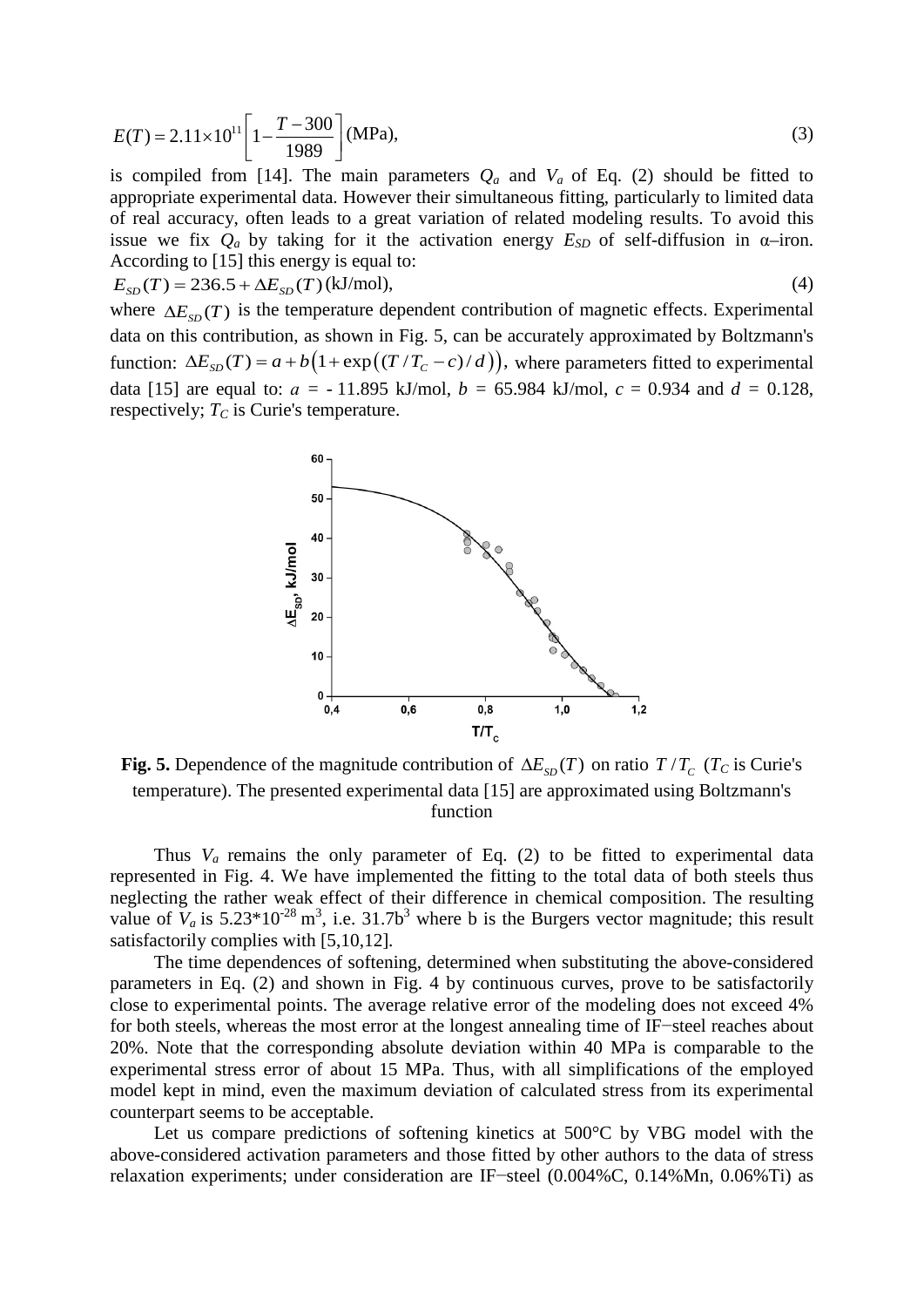Artifacts of stress relaxation technique to fit recovery activation parameters for low carbon steels 189

well as steels (0.19%С, 0.445%Si, 1.46%Mn, 0.03%Al) [8] and (0.05%С, 1.5%Al, 1.0%Mn, 0.4%Si) [11]. Owing to the difference of these materials in chemical composition and the previous strain degree, related softening processes start at different stresses. Therefore, to reveal clearly the effect of activation parameters in application of Eq. (2), it is expedient to employ in modeling a virtually unique stress at  $t = 0$ . We take for this the initial stress in our stress relaxation experiment on IF−steel as shown in Fig. 6, where the meaning of vertical axis is similar to that of Fig. 4. This figure, also represents the results of modeling with  $Q_a$  and  $V_a$  as determined in the present work by the double loading and in [8,11] by the stress relaxation technique. Evidently, in the latter case the softening rate is notably overestimated as compared to those based on the former technique, more relevant as free of such artifacts as creep of stressed specimens.



**Fig. 6.** Results of the modeling of recovery at 500°C with activation parameters determined in this work and in [8] and [11]. For reference, an experimental diagram of stress relaxation of IF−steel at the same temperature is shown

#### **4. Conclusions**

To sum up, the obtained results evidence that  $Q_a$  and  $V_a$  determined in stress relaxation experiments generally lead to excessive rates of recovery in modeling this phenomenon. In order to avoid such errors while making use of the up-to-date Gleeble simulators, it is recommended to apply an alternative double loading method. As confirmed by independent mechanical tests, parameters based on this method provide the more accurate modeling of recovery kinetics. Moreover, this approach saves satisfactory accuracy even if the unique activation energy of self-diffusion is used for  $Q_a$  so that only  $V_a$  is fitted to experimental data.

*Acknowledgments. This work was supported by grant from Russian Science Foundation (project No. 17-19-01178).*

#### **References**

[1] Ferry M, Muljono D, Dunne DP. Recrystallization kinetics of low and ultra low carbon steels during high-rate annealing. *Iron and Steel Institute of Japan International*. 2001;41(20): 1053-1060.